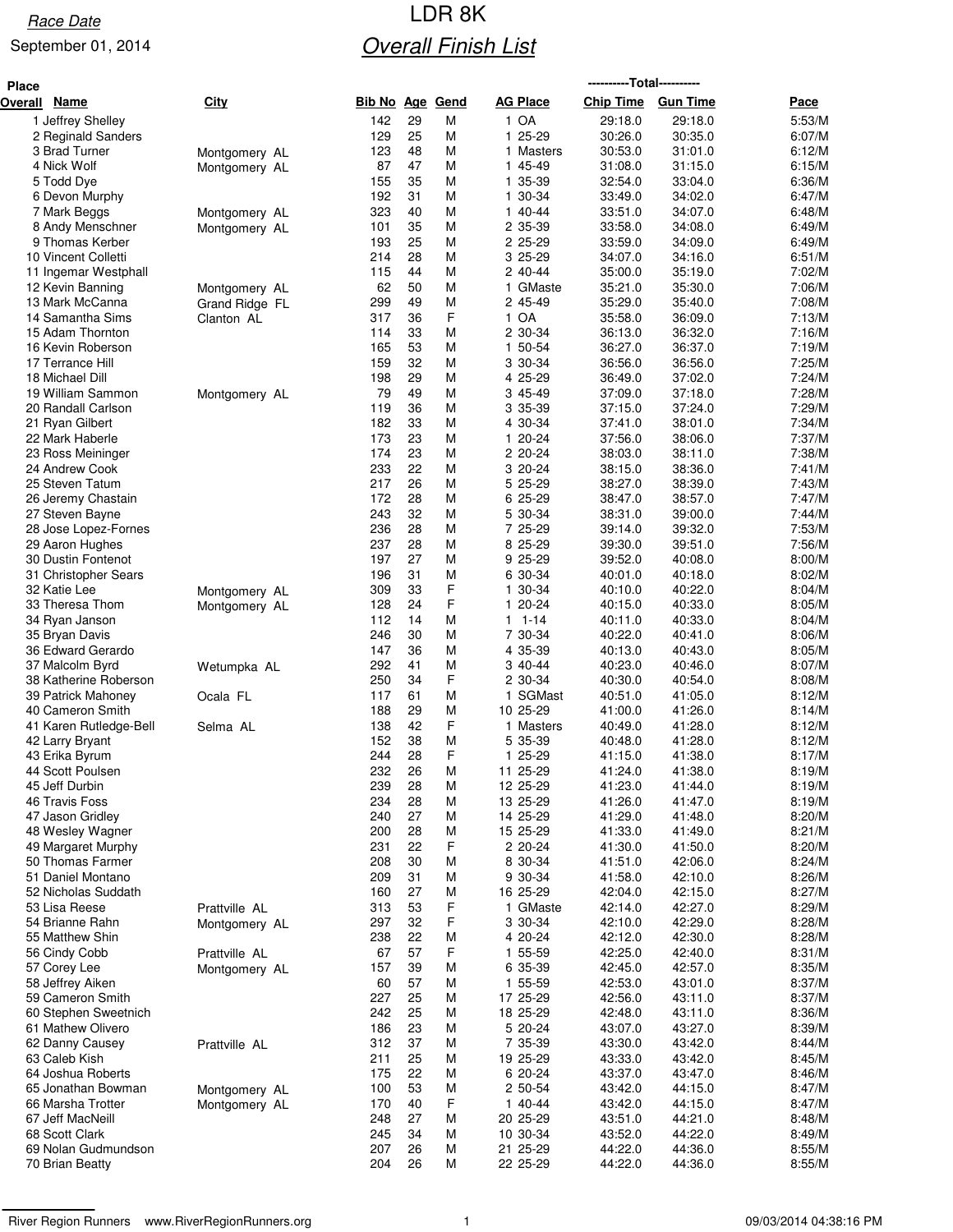# Race Date **Race Date Race Date Race Date Race Date Race Date Race Date R Overall Finish List**

| <b>Place</b>                           |               |                        |          |        |                      | -----------Total----------- |                    |                    |
|----------------------------------------|---------------|------------------------|----------|--------|----------------------|-----------------------------|--------------------|--------------------|
| <b>Name</b><br><b>Overall</b>          | <b>City</b>   | <b>Bib No Age Gend</b> |          |        | <b>AG Place</b>      | <b>Chip Time</b>            | <b>Gun Time</b>    | Pace               |
| 71 Debra Weldon                        | Wetumpka AL   | 109                    | 27       | F      | 2 25-29              | 44:24.0                     | 44:48.0            | 8:55/M             |
| 72 David Bennett                       |               | 63                     | 44       | M      | 4 40-44              | 44:22.0                     | 44:51.0            | 8:55/M             |
| 73 Jessica Trundy                      |               | 229                    | 31       | F      | 4 30-34              | 44:39.0                     | 44:56.0            | 8:58/M             |
| 74 Kristina Bennett                    |               | 64                     | 41       | F      | 2 40-44              | 44:27.0                     | 44:57.0            | 8:56/M             |
| 75 Charles Bessel                      |               | 194                    | 32       | М      | 11 30-34             | 45:04.0                     | 45:19.0            | 9:03/M             |
| 76 Jacob Perdue                        |               | 195                    | 24       | M      | 7 20-24              | 45:02.0                     | 45:19.0            | 9:03/M             |
| 77 Rick Stetson                        | Duxbury MA    | 290<br>295             | 70<br>28 | M<br>M | 1 70-99<br>23 25-29  | 45:58.0<br>45:32.0          | 46:08.0<br>46:10.0 | 9:14/M<br>9:09/M   |
| 78 Francis Rupert<br>79 Shannon Thomas | Montgomery AL | 143                    | 34       | F      | 5 30-34              | 45:48.0                     | 46:12.0            | 9:12/M             |
| 80 Joshua Allen                        |               | 144                    | 37       | M      | 8 35-39              | 45:48.0                     | 46:12.0            | 9:12/M             |
| 81 Ashley Swink Fincher                |               | 136                    | 37       | F      | 35-39<br>1.          | 45:45.0                     | 46:21.0            | 9:11/M             |
| 82 Joshua Speer                        |               | 206                    | 26       | M      | 24 25-29             | 46:28.0                     | 46:30.0            | 9:20/M             |
| 83 Robert Marbut                       |               | 210                    | 30       | M      | 12 30-34             | 46:19.0                     | 46:31.0            | 9:18/M             |
| 84 Travis Larson                       |               | 118                    | 33       | M      | 13 30-34             | 46:26.0                     | 46:37.0            | 9:19/M             |
| 85 Sam Colson                          | Pike Road AL  | 141                    | 48       | M      | 4 45-49              | 46:10.0                     | 46:45.0            | 9:16/M             |
| 86 John Henfey, Jr                     |               | 71                     | 36       | M      | 9 35-39              | 46:22.0                     | 46:58.0            | 9:19/M             |
| 87 Anthony Desimone                    |               | 213                    | 27       | M      | 25 25-29             | 46:54.0                     | 47:05.0            | 9:25/M             |
| 88 Jean Forbus                         | Montgomery AL | 69                     | 55       | F      | 2 55-59              | 46:51.0                     | 47:06.0            | 9:24/M             |
| 89 John Henfey, sr                     |               | 72                     | 62       | M      | 1 60-64              | 46:48.0                     | 47:22.0            | 9:24/M             |
| 90 Erica Davis                         |               | 99                     | 31       | F      | 6 30-34              | 47:23.0                     | 47:32.0            | 9:31/M             |
| 91 William Brown                       |               | 176                    | 25       | M      | 26 25-29             | 47:11.0                     | 47:33.0            | 9:28/M             |
| 92 Franklin Eason                      |               | 179                    | 26       | M      | 27 25-29             | 47:10.0                     | 47:33.0            | 9:28/M             |
| 93 Jake Fox                            |               | 222                    | 23       | M      | 8 20-24              | 47:33.0                     | 47:50.0            | 9:33/M             |
| 94 Raul Gonzalez<br>95 Travis Lucas    | Ogden UT      | 315<br>225             | 48<br>25 | M<br>М | 5 45-49<br>28 25-29  | 47:24.0<br>47:50.0          | 47:55.0<br>48:05.0 | 9:31/M<br>9:36/M   |
| 96 Greg Thompson                       |               | 84                     | 41       | М      | 5 40-44              | 47:23.0                     | 48:06.0            | 9:31/M             |
| 97 Ethan Thompson                      |               | 83                     | 10       | M      | 2<br>$1 - 14$        | 47:22.0                     | 48:06.0            | 9:31/M             |
| 98 Howard Gill                         |               | 126                    | 59       | M      | 2 55-59              | 48:04.0                     | 48:31.0            | 9:39/M             |
| 99 Melinda Smith                       | Wetumpka AL   | 90                     | 38       | F      | 2 35-39              | 48:26.0                     | 48:54.0            | 9:44/M             |
| 100 Jonathan Kensecki                  |               | 283                    | 29       | М      | 29 25-29             | 48:14.0                     | 48:55.0            | 9:41/M             |
| 101 Ryan Gardner                       |               | 247                    | 29       | M      | 30 25-29             | 48:19.0                     | 49:00.0            | 9:42/M             |
| 102 John Nguyen                        |               | 226                    | 23       | M      | 9 20-24              | 48:44.0                     | 49:01.0            | 9:47/M             |
| 103 Bob Myer                           |               | 169                    | 64       | M      | 2 60-64              | 48:25.0                     | 49:02.0            | 9:43/M             |
| 104 Erin Ainsworth                     | Montgomery AL | 300                    | 29       | F      | 3 25-29              | 48:44.0                     | 49:09.0            | 9:47/M             |
| 105 Landon Bryson                      | Deatsville AL | 296                    | 11       | M      | $1 - 14$<br>3        | 49:00.0                     | 49:10.0            | 9:50/M             |
| 106 Seth Wilkinson                     |               | 230                    | 24       | M      | 10 20-24             | 48:55.0                     | 49:12.0            | 9:49/M             |
| 107 John Lisek                         |               | 224                    | 32       | M      | 14 30-34             | 48:58.0                     | 49:12.0            | 9:50/M             |
| 108 Courtney McCallan                  |               | 235                    | 21       | F      | 3 20-24              | 48:58.0                     | 49:13.0            | 9:50/M             |
| 109 Isela Loveless                     |               | 104                    | 34       | F      | 7 30-34              | 48:46.0                     | 49:13.0            | 9:48/M             |
| 110 Jeff Shelley                       | Montgomery AL | 135                    | 55       | M      | 3 55-59              | 48:56.0                     | 49:15.0            | 9:50/M             |
| 111 Warren Addison<br>112 Capt Jones   |               | 218<br>302             | 26<br>29 | M<br>M | 31 25-29<br>32 25-29 | 49:06.0<br>48:54.0          | 49:30.0<br>49:31.0 | 9:52/M<br>9:49/M   |
| 113 Nathaniel Haerer                   |               | 183                    | 26       | M      | 33 25-29             | 49:19.0                     | 49:47.0            | 9:54/M             |
| 114 Tim Henderson                      | Montgomery AL | 301                    | 57       | M      | 4 55-59              | 49:30.0                     | 49:55.0            | 9:56/M             |
| 115 Paul Barnes                        | Prattville AL | 96                     | 54       | M      | 3 50-54              | 49:26.0                     | 50:00.0            | 9:56/M             |
| 116 Kathy Bond                         | Montgomery AL | 65                     | 53       | F      | 1 50-54              | 49:36.0                     | 50:03.0            | 9:58/M             |
| 117 Tyler Ribar                        |               | 187                    | 27       | M      | 34 25-29             | 49:39.0                     | 50:07.0            | 9:58/M             |
| 118 Tori Conklin                       |               | 203                    | 23       | F      | 4 20-24              | 49:44.0                     | 50:10.0            | 9:59/M             |
| 119 Raymond Adams                      |               | 201                    | 31       | M      | 15 30-34             | 50:19.0                     | 50:39.0            | 10:06/M            |
| 120 Joseph Trimbe                      | Montgomery AL | 319                    | 56       | M      | 5 55-59              | 50:19.0                     | 50:39.0            | 10:06/M            |
| 121 Holly Wilson                       | Montgomery AL | 86                     | 49       | F      | 1 45-49              | 50:26.0                     | 50:42.0            | 10:08/M            |
| 122 Richmond Huckell                   |               | 199                    | 22       | M      | 11 20-24             | 50:21.0                     | 50:45.0            | 10:07/M            |
| 123 Andrew Lutz                        |               | 185                    | 29       | M      | 35 25-29             | 50:22.0                     | 50:47.0            | 10:07/M            |
| 124 Larry Burt                         |               | 162                    | 58       | M      | 6 55-59              | 50:42.0                     | 51:00.0            | 10:11/M            |
| 125 Cedar Hamilton                     |               | 205                    | 30       | F      | 8 30-34              | 50:46.0                     | 51:01.0            | 10:12/M            |
| 126 Ben Peek                           | Montgomery AL | 124                    | 43       | M      | 6 40-44              | 50:26.0                     | 51:02.0            | 10:08/M            |
| 127 Christopher Miertschin             | Apo AE        | 314                    | 41       | М      | 7 40-44              | 50:34.0                     | 51:08.0            | 10:09/M            |
| 128 Lloyd Yelton<br>129 Katrina Smith  | Aurora IL     | 316<br>216             | 37<br>32 | M<br>F | 10 35-39<br>9 30-34  | 50:34.0<br>50:58.0          | 51:08.0<br>51:12.0 | 10:09/M<br>10:14/M |
| 130 Krista Feltmate                    |               | 121                    | 33       | F      | 10 30-34             | 50:44.0                     | 51:13.0            | 10:11/M            |
| 131 Kathleen Mahoney-Norris            | Montgomery AL | 76                     | 59       | F      | 3 55-59              | 50:51.0                     | 51:20.0            | 10:13/M            |
| 132 Kara Forbus                        | Rockford AL   | 91                     | 40       | F      | 3 40-44              | 50:56.0                     | 51:20.0            | 10:14/M            |
| 133 Scarlett Sheils                    | Opelika AL    | 156                    | 46       | F      | 2 45-49              | 50:57.0                     | 51:33.0            | 10:14/M            |
| 134 Lisa McKenzie                      | Deatsville AL | 120                    | 51       | F      | 2 50-54              | 51:23.0                     | 51:41.0            | 10:19/M            |
| 135 Donald Causey                      | Prattville AL | 311                    | 63       | M      | 3 60-64              | 51:35.0                     | 51:47.0            | 10:21/M            |
| 136 Susan Vickers                      |               | 93                     | 48       | F      | 3 45-49              | 51:42.0                     | 52:07.0            | 10:23/M            |
| 137 Paul Maynard                       |               | 191                    | 25       | M      | 36 25-29             | 51:53.0                     | 52:18.0            | 10:25/M            |
| 138 Mark Dyer                          |               | 190                    | 27       | M      | 37 25-29             | 51:54.0                     | 52:18.0            | 10:25/M            |
| 139 Marli Reese                        | Prattville AL | 94                     | 22       | F      | 5 20-24              | 52:19.0                     | 52:32.0            | 10:30/M            |
| 140 Holly Tanner                       |               | 228                    | 25       | F      | 4 25-29              | 52:21.0                     | 52:48.0            | 10:31/M            |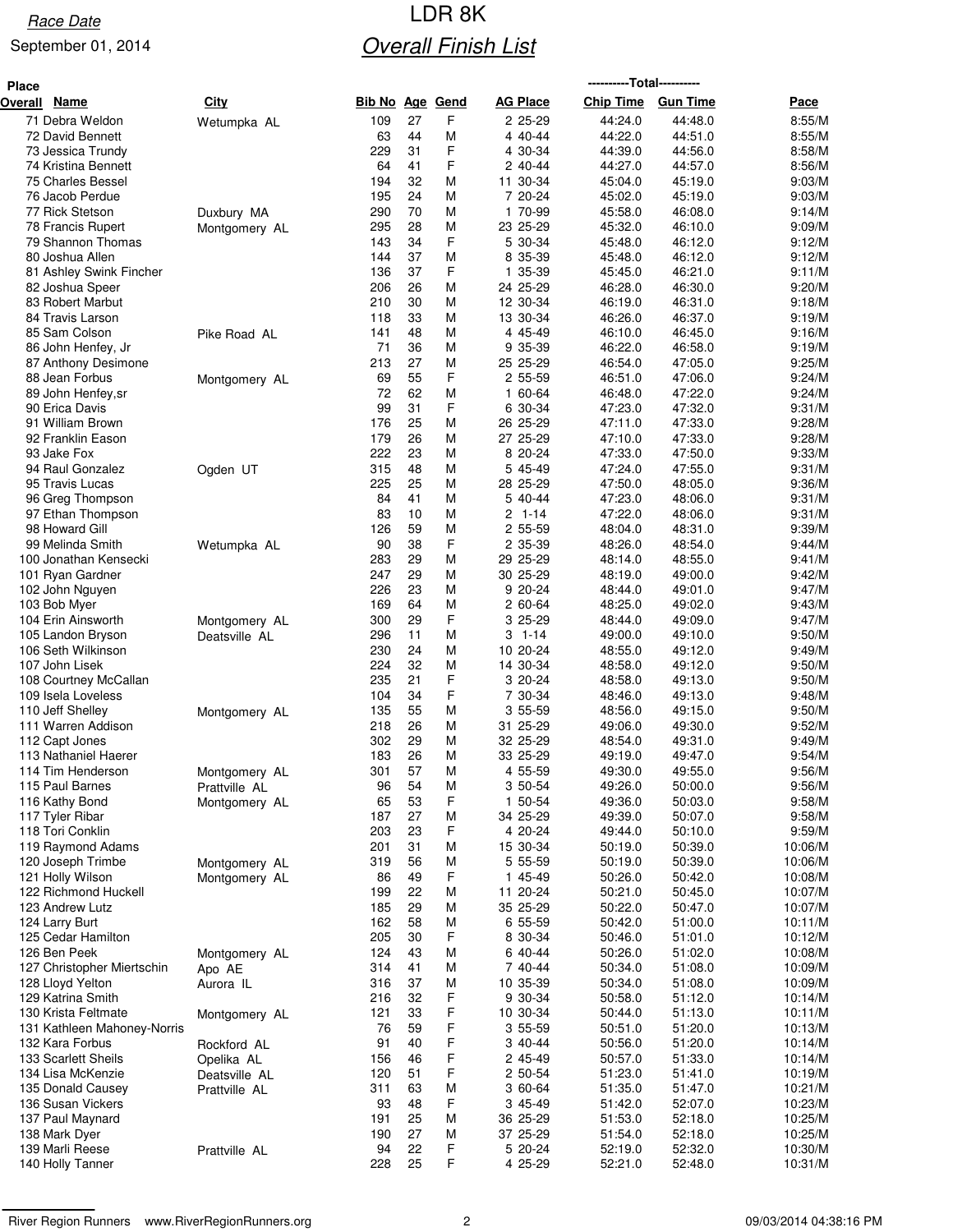# Race Date **Race Date Race Date Race Date Race Date Race Date Race Date R Overall Finish List**

| <b>Place</b> |                       |                   |                        |    |   |                 | ----------Total---------- |                 |         |
|--------------|-----------------------|-------------------|------------------------|----|---|-----------------|---------------------------|-----------------|---------|
| Overall      | <b>Name</b>           | City              | <b>Bib No Age Gend</b> |    |   | <b>AG Place</b> | <b>Chip Time</b>          | <b>Gun Time</b> | Pace    |
|              | 141 Amanda Zeringue   |                   | 189                    | 25 | F | 5 25-29         | 52:40.0                   | 52:57.0         | 10:35/M |
|              | 142 Reginald Mora     |                   | 249                    | 29 | М | 38 25-29        | 52:42.0                   | 53:02.0         | 10:35/M |
|              | 143 Michael Citchens  |                   | 177                    | 25 | M | 39 25-29        | 52:45.0                   | 53:08.0         | 10:36/M |
|              | 144 Aaric Ballard     |                   | 219                    | 28 | M | 40 25-29        | 52:56.0                   | 53:12.0         | 10:38/M |
|              | 145 Kimberly Devine   |                   | 241                    | 33 | F | 11 30-34        | 52:55.0                   | 53:12.0         | 10:38/M |
|              | 146 Stacey Searcy     | Pike Road AL      | 125                    | 51 | F | 3 50-54         | 52:54.0                   | 53:14.0         | 10:37/M |
|              | 147 Steve Searcy      | Pike Road AL      | 298                    | 61 | M | 4 60-64         | 52:53.0                   | 53:14.0         | 10:37/M |
|              | 148 Susie Ahn         |                   | 148                    | 38 | F | 3 35-39         | 52:45.0                   | 53:16.0         | 10:36/M |
|              | 149 James Gerdis      |                   | 181                    | 33 | M | 16 30-34        | 53:10.0                   | 53:33.0         | 10:41/M |
|              | 150 Kelli Fraley      | Prattville AL     | 318                    | 24 | F | 6 20-24         | 53:11.0                   | 53:37.0         | 10:41/M |
|              | 151 Tiffany McCauley  | Pike Road AL      | 308                    | 31 | F | 12 30-34        | 53:10.0                   | 53:39.0         | 10:41/M |
|              | 152 Heather Plake     | Prattville AL     | 97                     | 50 | F | 4 50-54         | 53:50.0                   | 54:21.0         | 10:49/M |
|              | 153 Tracy Daniel      |                   | 111                    | 46 | F | 4 45-49         | 54:19.0                   | 54:47.0         | 10:54/M |
|              | 154 Irene Tyner       | Montgomery AL     | 85                     | 60 | F | 1 SGMast        | 54:23.0                   | 54:50.0         | 10:55/M |
|              | 155 Rusty Salter      | Montgomery AL     | 122                    | 55 | M | 7 55-59         | 54:48.0                   | 55:19.0         | 11:00/M |
|              | 156 Darbi Stevens     | Millbrook AL      | 145                    | 40 | F | 4 40-44         | 54:50.0                   | 55:28.0         | 11:01/M |
|              | 157 Wendy Turner      |                   | 167                    | 47 | F | 5 45-49         | 55:11.0                   | 55:37.0         | 11:05/M |
|              | 158 Carolyn Irwin     | Prattville AL     | 73                     | 65 | F | 1 65-69         | 55:49.0                   | 56:21.0         | 11:12/M |
|              | 159 Isolde Stypinski  | Montgomery AL     | 303                    | 10 | F | 1-14<br>1.      | 55:57.0                   | 56:24.0         | 11:14/M |
|              | 160 Pamela Carmosino  |                   | 113                    | 44 | F | 5 40-44         | 56:06.0                   | 56:35.0         | 11:16/M |
|              | 161 David Hummer      |                   | 223                    | 25 | M | 41 25-29        | 56:13.0                   | 56:38.0         | 11:17/M |
|              | 162 Theresa Redman    | Wetumpka AL       | 88                     | 48 | F | 6 45-49         | 56:04.0                   | 56:39.0         | 11:16/M |
|              | 163 Carlos Vasquez De |                   | 215                    | 23 | M | 12 20-24        | 56:25.0                   | 56:40.0         | 11:20/M |
|              | 164 Megan Stineman    |                   | 202                    | 27 | F | 6 25-29         | 56:16.0                   | 56:43.0         | 11:18/M |
|              | 165 Joy Burt          |                   | 163                    | 59 | F | 4 55-59         | 56:28.0                   | 56:57.0         | 11:20/M |
|              | 166 Flo Sanderson     |                   | 164                    | 69 | F | 2 65-69         | 56:32.0                   | 57:01.0         | 11:21/M |
|              | 167 Jenny Smith       | Prattville AL     | 130                    | 38 | F | 4 35-39         | 56:49.0                   | 57:05.0         | 11:25/M |
|              | 168 Duane Moment      | Montgomery AL     | 320                    | 29 | М | 42 25-29        | 57:07.0                   | 57:40.0         | 11:28/M |
|              | 169 Lily Stypinski    | Montgomery AL     | 304                    | 8  | F | 2 1-14          | 57:15.0                   | 57:42.0         | 11:30/M |
|              | 170 Noel Corbin       |                   | 178                    | 25 | F | 7 25-29         | 57:40.0                   | 58:08.0         | 11:35/M |
|              | 171 Ellen Bryson      | Deatsville AL     | 146                    | 38 | F | 5 35-39         | 57:31.0                   | 58:09.0         | 11:33/M |
|              | 172 Casey Thornton    | Pike Road AL      | 294                    | 37 | F | 35-39<br>6      | 57:55.0                   | 58:29.0         | 11:38/M |
|              | 173 David Allman      |                   | 116                    | 36 | M | 11 35-39        | 58:01.0                   | 58:29.0         | 11:39/M |
|              | 174 Claudia Behrens   |                   | 137                    | 34 | F | 13 30-34        | 58:03.0                   | 58:36.0         | 11:39/M |
|              | 175 Genie Pyrlik      |                   | 78                     | 58 | F | 5 55-59         | 58:03.0                   | 58:36.0         | 11:39/M |
|              | 176 Robin Simmons     | Montgomery AL     | 80                     | 47 | F | 7 45-49         | 58:04.0                   | 58:39.0         | 11:40/M |
|              | 177 Cody Fincher      | Auburn AL         | 158                    | 30 | M | 17 30-34        | 58:15.0                   | 58:50.0         | 11:42/M |
|              | 178 Teresa Smith      | Deatsville AL     | 81                     | 47 | F | 8 45-49         | 59:28.0                   | 59:46.0         | 11:56/M |
|              | 179 Claire Webb       | Montgomery AL     | 305                    | 6  | F | $3 - 1 - 14$    | 59:10.0                   | 59:46.0         | 11:53/M |
|              | 180 Wayne Hilgers     | Prattville AL     | 95                     | 76 | M | 2 70-99         | 59:24.0                   | 59:56.0         | 11:56/M |
|              | 181 Lisa Dark         | Alexander City AL | 92                     | 50 | F | 5 50-54         | 59:55.0                   | 1:00:21.0       | 12:02/M |
|              | 182 Diana Grant       | Niceville FL      | 70                     | 61 | F | 60-64<br>1.     | 1:00:28.0                 | 1:00:55.0       | 12:09/M |
|              | 183 Jennifer Wilson   | Elmore AL         | 171                    | 38 | F | 7 35-39         | 1:01:13.0                 | 1:01:46.0       | 12:18/M |
|              | 184 Beth Johnson      | Wetumpka AL       | 75                     | 56 | F | 6<br>55-59      | 1:02:56.0                 | 1:03:17.0       | 12:38/M |
|              | 185 Mike Novak        | Prattville AL     | $77$                   | 74 | M | 3 70-99         | 1:05:00.0                 | 1:05:16.0       | 13:03/M |
|              | 186 Jill Myer         |                   | 168                    | 64 | F | 2 60-64         | 1:04:45.0                 | 1:05:21.0       | 13:00/M |
|              | 187 Kay Cannady       | Montgomery AL     | 66                     | 59 | F | 7 55-59         | 1:05:16.0                 | 1:06:00.0       | 13:06/M |
|              | 188 Jack Phillips     | Millbrook AL      | 293                    | 55 | M | 8 55-59         | 1:05:35.0                 | 1:06:07.0       | 13:10/M |
|              | 189 Charlotte Crupp   | Denver CO         | 321                    | 24 | F | 7 20-24         | 1:06:08.0                 | 1:06:40.0       | 13:17/M |
|              | 190 Mathew Chupp      |                   | 221                    | 27 | M | 43 25-29        | 1:06:09.0                 | 1:06:40.0       | 13:17/M |
|              | 191 Shawn Keahey      | Tallassee AL      | 306                    | 45 | M | 6 45-49         | 1:11:40.0                 | 1:12:17.0       | 14:23/M |
|              | 192 Palow Lemke       | Montgomery AL     | 307                    | 58 | M | 9 55-59         | 1:11:40.0                 | 1:12:18.0       | 14:23/M |
|              | 193 Duane Nickerson   | Montgomery AL     | 310                    | 53 | М | 4 50-54         | 1:11:45.0                 | 1:12:20.0       | 14:24/M |
|              | 194 Pamela Lowery     |                   | 89                     | 51 | F | 6 50-54         | 1:12:29.0                 | 1:13:15.0       | 14:33/M |
|              | 195 Holly Shoemaker   | Wetumpka AL       | 153                    | 44 | F | 6 40-44         | 1:12:57.0                 | 1:13:40.0       | 14:39/M |
|              | 196 Cecily Jackson    |                   | 102                    | 42 | F | 7 40-44         | 1:18:22.0                 | 1:18:52.0       | 15:44/M |
|              | 197 Emma Blackmon     | Montgomery AL     | 166                    | 39 | F | 8 35-39         | 1:18:54.0                 | 1:19:42.0       | 15:51/M |
|              | 198 David Flack       | Montgomery AL     | 68                     | 72 | M | 4 70-99         | 1:20:20.0                 | 1:20:53.0       | 16:08/M |
|              | 199 Kathi Byrd        | Wetumpka AL       | 291                    | 38 | F | 9 35-39         | 1:21:20.0                 | 1:22:03.0       | 16:20/M |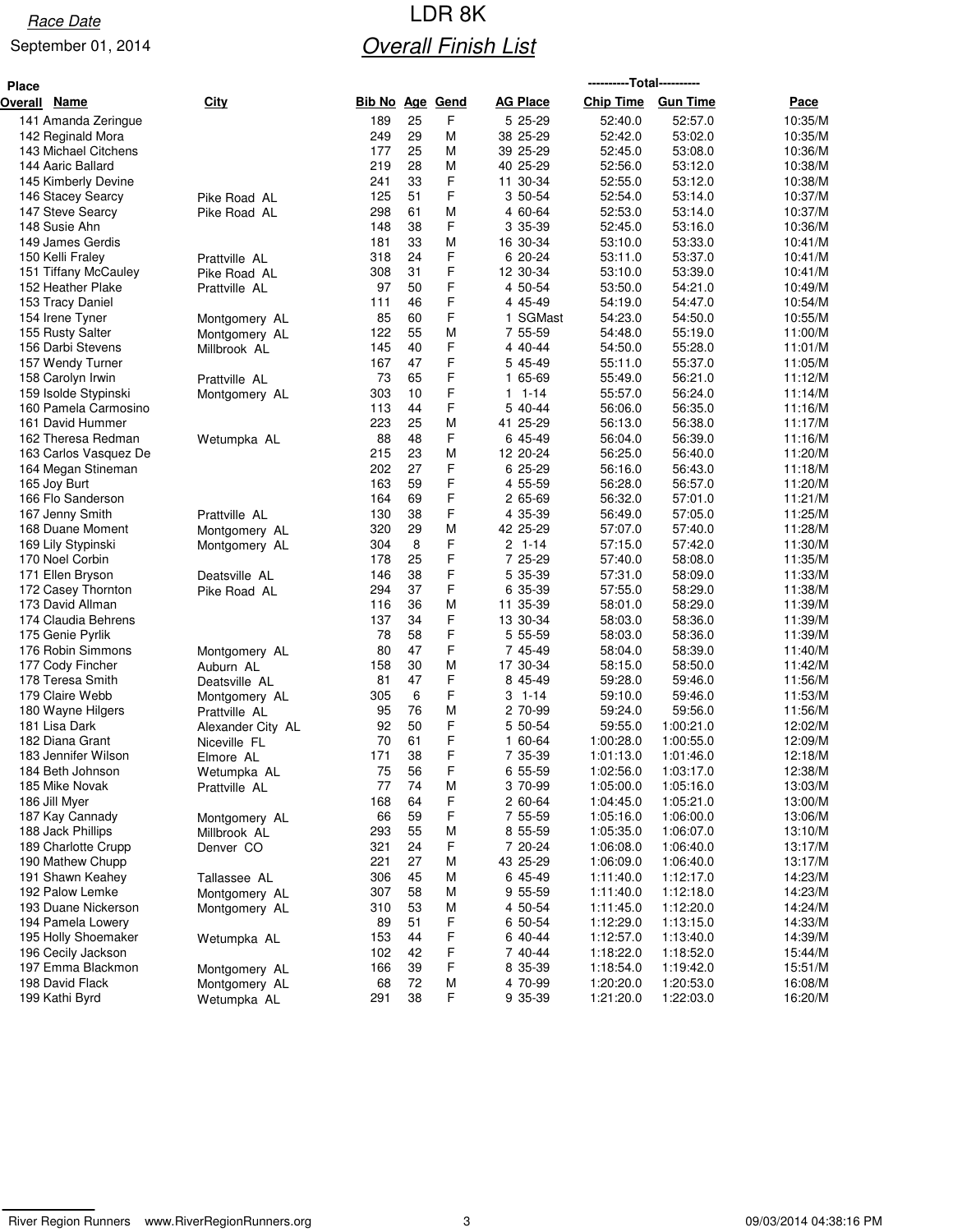## **Race Date LDR 8K Age Group Results**

|                                  | <b>Male Overall Winners</b>                |                           |                   |    |                                           |                                                          |                              |                        |  |
|----------------------------------|--------------------------------------------|---------------------------|-------------------|----|-------------------------------------------|----------------------------------------------------------|------------------------------|------------------------|--|
| Place Name<br>1.                 | Jeffrey Shelley                            | <b>City</b>               | 142               | 29 | <b>Bib No</b> Age Overall<br>$\mathbf{1}$ | ---------Total---------<br>Chip Time Gun Time<br>29:18.0 | 29:18.0                      | Pace<br>5:53/M         |  |
|                                  | <b>Female Overall Winners</b>              |                           |                   |    |                                           |                                                          |                              |                        |  |
| Place Name                       | Samantha Sims                              | City<br>Clanton           | 317               | 36 | <b>Bib No Age Overall</b><br>14           | ---------Total---------<br>Chip Time Gun Time<br>35:58.0 | 36:09.0                      | <u>Pace</u><br>7:13/M  |  |
|                                  | <b>Male Masters Winners</b>                |                           |                   |    |                                           |                                                          |                              |                        |  |
| Place Name                       | <b>Brad Turner</b>                         | <b>City</b><br>Montgomery | 123               | 48 | <b>Bib No</b> Age Overall<br>3            | ---------Total---------<br>Chip Time Gun Time<br>30:53.0 | 31:01.0                      | <u>Pace</u><br>6:12/M  |  |
|                                  | <b>Female Masters Winners</b>              |                           |                   |    |                                           |                                                          |                              |                        |  |
| Place<br>Name<br>1.              | Karen Rutledge-Bell                        | City<br>Selma             | 138               | 42 | <b>Bib No Age Overall</b><br>41           | ---------Total---------<br>Chip Time Gun Time<br>40:49.0 | 41:28.0                      | Pace<br>8:12/M         |  |
|                                  | <b>Male Grand Masters Winners</b>          |                           |                   |    |                                           |                                                          |                              |                        |  |
| Place Name<br>1.                 | Kevin Banning                              | City<br>Montgomery        | 62                | 50 | <b>Bib No</b> Age Overall<br>12           | ---------Total---------<br>Chip Time Gun Time<br>35:21.0 | 35:30.0                      | Pace<br>7:06/M         |  |
|                                  | <b>Female Grand Masters Winners</b>        |                           |                   |    |                                           |                                                          |                              |                        |  |
| Place Name                       | Lisa Reese                                 | City<br>Prattville        | Bib No Age<br>313 | 53 | Overall<br>53                             | ---------Total---------<br>Chip Time Gun Time<br>42:14.0 | 42:27.0                      | <u>Pace</u><br>8:29/M  |  |
|                                  | <b>Male Senior Grand Masters Winners</b>   |                           |                   |    |                                           |                                                          |                              |                        |  |
| <u>Place</u><br><u>Name</u><br>1 | <b>Patrick Mahoney</b>                     | <b>City</b><br>Ocala      | 117               | 61 | <b>Bib No</b> Age Overall<br>39           | Chip Time Gun Time<br>40:51.0                            | ---Total---------<br>41:05.0 | <u>Pace</u><br>8:12/M  |  |
|                                  | <b>Female Senior Grand Masters Winners</b> |                           |                   |    |                                           |                                                          |                              |                        |  |
| <u>Name</u><br>Place             | Irene Tyner                                | <b>City</b><br>Montgomery | 85                | 60 | <b>Bib No</b> Age Overall<br>154          | ---------Total---------<br>Chip Time Gun Time<br>54:23.0 | 54:50.0                      | <u>Pace</u><br>10:55/M |  |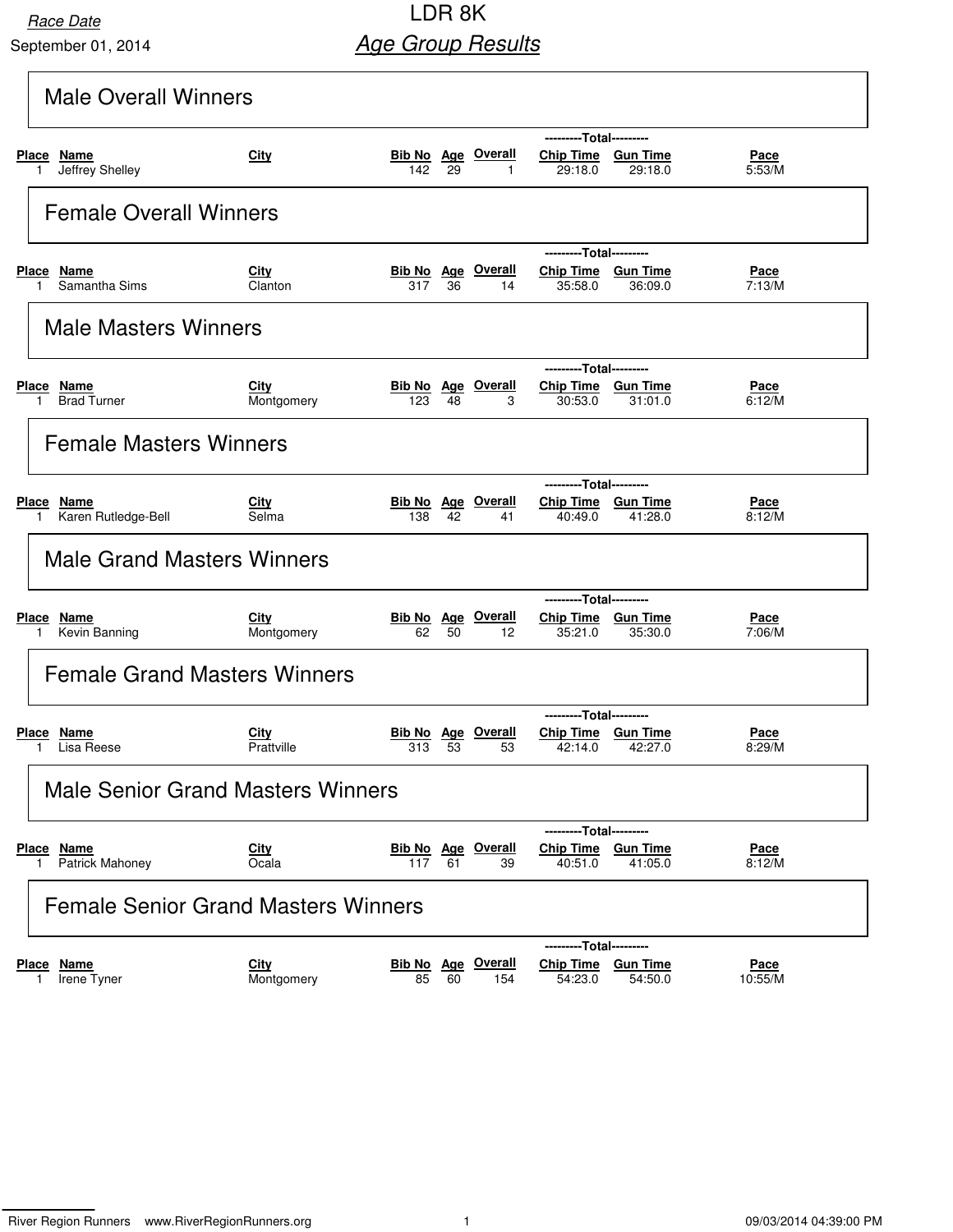## Race Date **Race Date Race Date Race Date Race Date Race Date Race Date Race Date Race Date Race Date Age Group Results**

Male 1 to 14

|                                                            |                          |            |            |                                 | ---------Total---------     |                    |                    |
|------------------------------------------------------------|--------------------------|------------|------------|---------------------------------|-----------------------------|--------------------|--------------------|
| Place Name<br>Ryan Janson<br>$1^*$                         | City                     | 112        | 14         | <b>Bib No Age Overall</b><br>34 | <b>Chip Time</b><br>40:11.0 | <b>Gun Time</b>    | Pace<br>8:04/M     |
| 2 <sup>*</sup> Ethan Thompson                              |                          | 83         | 10         | 97                              | 47:22.0                     | 40:33.0<br>48:06.0 | 9:31/M             |
| 3 <sup>*</sup> Landon Bryson                               | Deatsville               | 296        | 11         | 105                             | 49:00.0                     | 49:10.0            | 9:50/M             |
|                                                            |                          |            |            |                                 |                             |                    |                    |
| Female 1 to 14                                             |                          |            |            |                                 |                             |                    |                    |
|                                                            |                          |            |            |                                 |                             |                    |                    |
|                                                            |                          |            |            |                                 | ---------Total---------     |                    |                    |
| <b>Place Name</b>                                          | <u>City</u>              | Bib No     | <u>Age</u> | <b>Overall</b>                  | <b>Chip Time</b>            | <b>Gun Time</b>    | <u>Pace</u>        |
| Isolde Stypinski<br>$1^*$<br>2 <sup>*</sup> Lily Stypinski | Montgomery<br>Montgomery | 303<br>304 | 10<br>8    | 159<br>169                      | 55:57.0<br>57:15.0          | 56:24.0<br>57:42.0 | 11:14/M<br>11:30/M |
| 3 <sup>*</sup> Claire Webb                                 | Montgomery               | 305        | 6          | 179                             | 59:10.0                     | 59:46.0            | 11:53/M            |
|                                                            |                          |            |            |                                 |                             |                    |                    |
| Male 20 to 24                                              |                          |            |            |                                 |                             |                    |                    |
|                                                            |                          |            |            |                                 |                             |                    |                    |
|                                                            |                          |            |            |                                 | ---------Total---------     |                    |                    |
| Place Name                                                 | City                     |            |            | Bib No Age Overall              | <b>Chip Time</b>            | <b>Gun Time</b>    | Pace               |
| Mark Haberle<br>$1^*$<br>2 <sup>*</sup> Ross Meininger     |                          | 173<br>174 | 23<br>23   | 22<br>23                        | 37:56.0<br>38:03.0          | 38:06.0<br>38:11.0 | 7:37/M<br>7:38/M   |
| 3 <sup>*</sup> Andrew Cook                                 |                          | 233        | 22         | 24                              | 38:15.0                     | 38:36.0            | 7:41/M             |
|                                                            |                          |            |            |                                 |                             |                    |                    |
| Female 20 to 24                                            |                          |            |            |                                 |                             |                    |                    |
|                                                            |                          |            |            |                                 |                             |                    |                    |
|                                                            |                          |            |            |                                 | ---------Total---------     |                    |                    |
| Place Name                                                 | City                     | Bib No Age |            | <b>Overall</b>                  | Chip Time Gun Time          |                    | Pace               |
| Theresa Thom<br>1<br>2 * Margaret Murphy                   | Montgomery               | 128<br>231 | 24<br>22   | 33<br>49                        | 40:15.0<br>41:30.0          | 40:33.0<br>41:50.0 | 8:05/M<br>8:20/M   |
| 3 * Courtney McCallan                                      |                          | 235        | 21         | 108                             | 48:58.0                     | 49:13.0            | 9:50/M             |
|                                                            |                          |            |            |                                 |                             |                    |                    |
| Male 25 to 29                                              |                          |            |            |                                 |                             |                    |                    |
|                                                            |                          |            |            |                                 |                             |                    |                    |
|                                                            |                          |            |            |                                 | -----                       | ---Total---------  |                    |
| Place Name                                                 | <u>City</u>              |            |            | <b>Bib No</b> Age Overall       | <b>Chip Time</b>            | <b>Gun Time</b>    | <u>Pace</u>        |
| <b>Reginald Sanders</b><br>1<br>2 *<br>Thomas Kerber       |                          | 129<br>193 | 25<br>25   | 2<br>9                          | 30:26.0<br>33:59.0          | 30:35.0<br>34:09.0 | 6:07/M<br>6:49/M   |
| 3 <sup>*</sup> Vincent Colletti                            |                          | 214        | 28         | 10                              | 34:07.0                     | 34:16.0            | 6:51/M             |
|                                                            |                          |            |            |                                 |                             |                    |                    |
| Female 25 to 29                                            |                          |            |            |                                 |                             |                    |                    |
|                                                            |                          |            |            |                                 |                             |                    |                    |
|                                                            |                          |            |            |                                 | ---------Total---------     |                    |                    |
| Place Name                                                 | <b>City</b>              |            |            | Bib No Age Overall              | Chip Time Gun Time          |                    | <u>Pace</u>        |
| $1*$ Erika Byrum<br>2 <sup>*</sup> Debra Weldon            | Wetumpka                 | 244<br>109 | 28<br>27   | 43<br>71                        | 41:15.0<br>44:24.0          | 41:38.0<br>44:48.0 | 8:17/M<br>8:55/M   |
| 3 <sup>*</sup> Erin Ainsworth                              | Montgomery               | 300        | 29         | 104                             | 48:44.0                     | 49:09.0            | 9:47/M             |
|                                                            |                          |            |            |                                 |                             |                    |                    |
| Male 30 to 34                                              |                          |            |            |                                 |                             |                    |                    |
|                                                            |                          |            |            |                                 |                             |                    |                    |
|                                                            |                          |            |            |                                 | ---------Total---------     |                    |                    |
| Place Name                                                 | City                     |            |            | <b>Bib No Age Overall</b>       | Chip Time Gun Time          |                    | <u>Pace</u>        |
| Devon Murphy<br>$1^*$<br>2 <sup>*</sup> Adam Thornton      |                          | 192<br>114 | 31<br>33   | 6                               | 33:49.0<br>36:13.0          | 34:02.0<br>36:32.0 | 6:47/M<br>7:16/M   |
| 3 * Terrance Hill                                          |                          | 159        | 32         | 15<br>17                        | 36:56.0                     | 36:56.0            | 7:25/M             |
|                                                            |                          |            |            |                                 |                             |                    |                    |
| Female 30 to 34                                            |                          |            |            |                                 |                             |                    |                    |
|                                                            |                          |            |            |                                 |                             |                    |                    |
|                                                            |                          |            |            |                                 | ---------Total---------     |                    |                    |
| <b>Place Name</b>                                          | <b>City</b>              |            |            | <b>Bib No Age Overall</b>       | <b>Chip Time</b>            | <b>Gun Time</b>    | <u>Pace</u>        |
| 1 * Katie Lee<br>2 <sup>*</sup> Katherine Roberson         | Montgomery               | 309<br>250 | 33<br>34   | 32<br>38                        | 40:10.0<br>40:30.0          | 40:22.0<br>40:54.0 | 8:04/M<br>8:08/M   |
|                                                            |                          |            |            |                                 |                             |                    |                    |
|                                                            |                          |            |            |                                 |                             |                    |                    |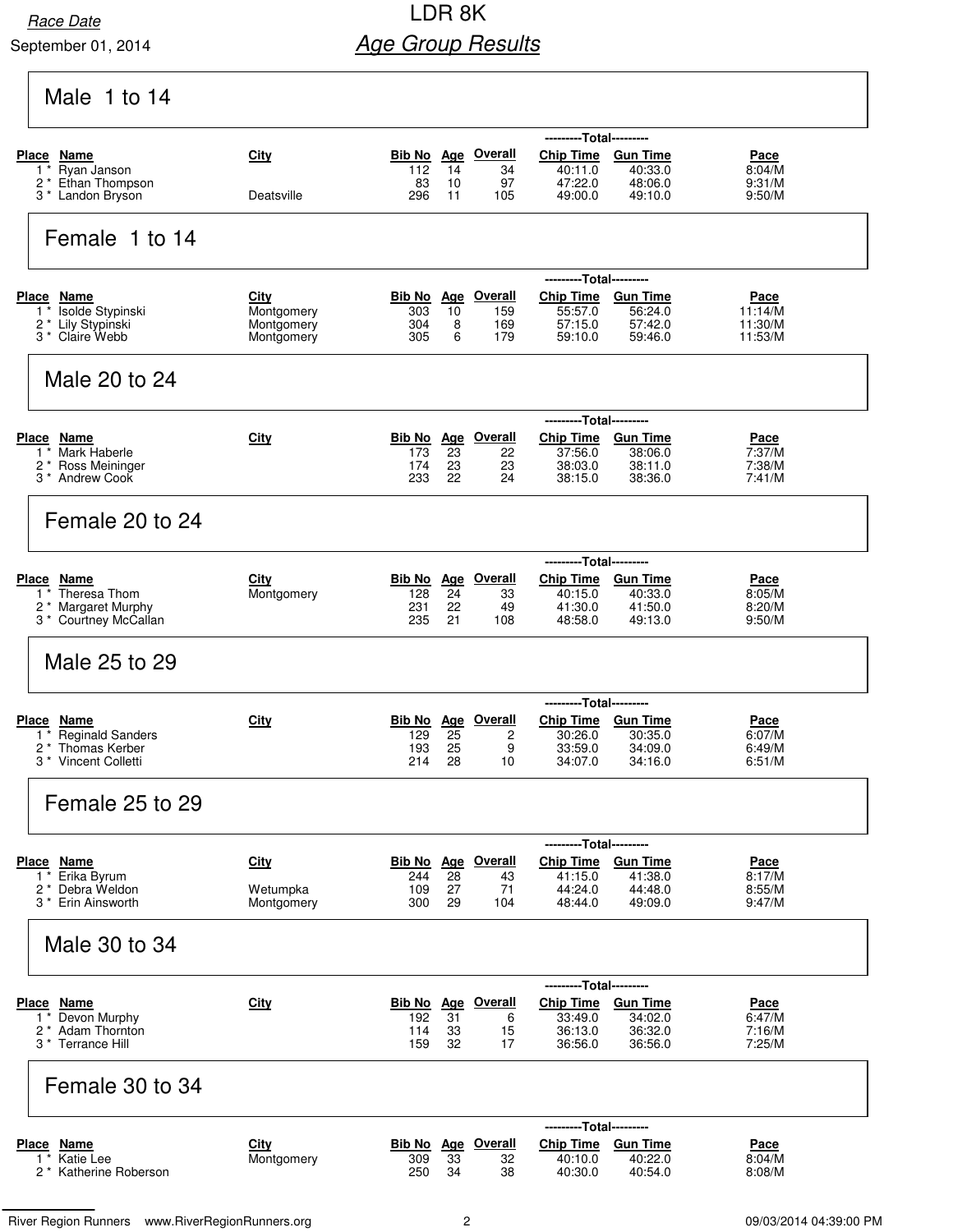## **Race Date LDR 8K Age Group Results**

| Female 30 to 34                                                                    |                                          |                          |                |                                        |                                                          |                                       |                               |
|------------------------------------------------------------------------------------|------------------------------------------|--------------------------|----------------|----------------------------------------|----------------------------------------------------------|---------------------------------------|-------------------------------|
| <b>Place</b><br>Name                                                               | City                                     |                          |                | Bib No Age Overall                     | ---------Total---------<br>Chip Time Gun Time            |                                       | <u>Pace</u>                   |
| <b>Brianne Rahn</b><br>$3^{\,*}$                                                   | Montgomery                               | 297                      | 32             | 54                                     | 42:10.0                                                  | 42:29.0                               | 8:28/M                        |
| Male 35 to 39                                                                      |                                          |                          |                |                                        |                                                          |                                       |                               |
| Place Name                                                                         | City                                     |                          |                | Bib No Age Overall                     | ---------Total---------<br>Chip Time Gun Time            |                                       | Pace                          |
| 1 * Todd Dye<br>2 * Andy Menschner<br>3 <sup>*</sup> Randall Carlson               | Montgomery                               | 155<br>101<br>119        | 35<br>35<br>36 | 5<br>8<br>20                           | 32:54.0<br>33:58.0<br>37:15.0                            | 33:04.0<br>34:08.0<br>37:24.0         | 6:36/M<br>6:49/M<br>7:29/M    |
| Female 35 to 39                                                                    |                                          |                          |                |                                        |                                                          |                                       |                               |
|                                                                                    |                                          |                          |                |                                        | ---------Total---------                                  |                                       |                               |
| Place Name<br>1 <sup>*</sup> Ashley Swink Fincher                                  | City                                     | Bib No Age<br>136        | 37             | <b>Overall</b><br>81                   | <b>Chip Time</b><br>45:45.0                              | <b>Gun Time</b><br>46:21.0            | <u>Pace</u><br>9:11/M         |
| Melinda Smith<br>2 *<br>3 <sup>*</sup> Susie Ahn                                   | Wetumpka                                 | 90<br>148                | 38<br>38       | 99<br>148                              | 48:26.0<br>52:45.0                                       | 48:54.0<br>53:16.0                    | 9:44/M<br>10:36/M             |
| Male 40 to 44                                                                      |                                          |                          |                |                                        |                                                          |                                       |                               |
|                                                                                    |                                          |                          |                |                                        | ---------Total---------                                  |                                       |                               |
| Place Name<br>1 * Mark Beggs<br>2 <sup>*</sup> Ingemar Westphall                   | <b>City</b><br>Montgomery                | Bib No Age<br>323<br>115 | 40<br>44       | <u>Overall</u><br>$\overline{7}$<br>11 | <b>Chip Time</b><br>33:51.0<br>35:00.0                   | <u>Gun Time</u><br>34:07.0<br>35:19.0 | Pace<br>6:48/M<br>7:02/M      |
| 3 <sup>*</sup> Malcolm Byrd                                                        | Wetumpka                                 | 292                      | 41             | 37                                     | 40:23.0                                                  | 40:46.0                               | 8:07/M                        |
| Female 40 to 44                                                                    |                                          |                          |                |                                        |                                                          |                                       |                               |
| Place Name                                                                         | City                                     | Bib No Age               |                | <u>Overall</u>                         | ---------Total---------<br>Chip Time Gun Time            |                                       | Pace                          |
| Marsha Trotter<br>2 <sup>*</sup> Kristina Bennett<br>3 <sup>*</sup> Kara Forbus    | Montgomery<br>Rockford                   | 170<br>64<br>91          | 40<br>41<br>40 | 66<br>74<br>132                        | 43:42.0<br>44:27.0<br>50:56.0                            | 44:15.0<br>44:57.0<br>51:20.0         | 8:47/M<br>8:56/M<br>10:14/M   |
| Male 45 to 49                                                                      |                                          |                          |                |                                        |                                                          |                                       |                               |
|                                                                                    |                                          |                          |                |                                        | ------                                                   | ----Total---------                    |                               |
| Place Name<br>Nick Wolf<br>1<br>2 *<br>Mark McCanna                                | City<br>Montgomery<br><b>Grand Ridge</b> | 87<br>299                | 47<br>49       | Bib No Age Overall<br>4<br>13          | Chip Time Gun Time<br>31:08.0<br>35:29.0                 | 31:15.0<br>35:40.0                    | Pace<br>6:15/M<br>7:08/M      |
| 3 <sup>*</sup> William Sammon                                                      | Montgomery                               | 79                       | 49             | 19                                     | 37:09.0                                                  | 37:18.0                               | 7:28/M                        |
| Female 45 to 49                                                                    |                                          |                          |                |                                        |                                                          |                                       |                               |
| Place Name                                                                         | City                                     |                          |                | <b>Bib No</b> Age Overall              | ---------Total---------<br>Chip Time Gun Time            |                                       | <u>Pace</u>                   |
| 1 * Holly Wilson<br>2 <sup>*</sup> Scarlett Sheils<br>3 <sup>*</sup> Susan Vickers | Montgomery<br>Opelika                    | 86<br>156<br>93          | 49<br>46<br>48 | 121<br>133<br>136                      | 50:26.0<br>50:57.0<br>51:42.0                            | 50:42.0<br>51:33.0<br>52:07.0         | 10:08/M<br>10:14/M<br>10:23/M |
|                                                                                    |                                          |                          |                |                                        |                                                          |                                       |                               |
| Male 50 to 54                                                                      |                                          |                          |                |                                        |                                                          |                                       |                               |
| Place Name<br>1 <sup>*</sup> Kevin Roberson                                        | City                                     | 165                      | 53             | Bib No Age Overall<br>16               | ---------Total---------<br>Chip Time Gun Time<br>36:27.0 | 36:37.0                               | <u>Pace</u><br>7:19/M         |
| 2 <sup>*</sup> Jonathan Bowman<br>3 <sup>*</sup> Paul Barnes                       | Montgomery<br>Prattville                 | 100<br>96                | 53<br>54       | 65<br>115                              | 43:42.0<br>49:26.0                                       | 44:15.0<br>50:00.0                    | 8:47/M<br>9:56/M              |

River Region Runners www.RiverRegionRunners.org 3 09/03/2014 04:39:00 PM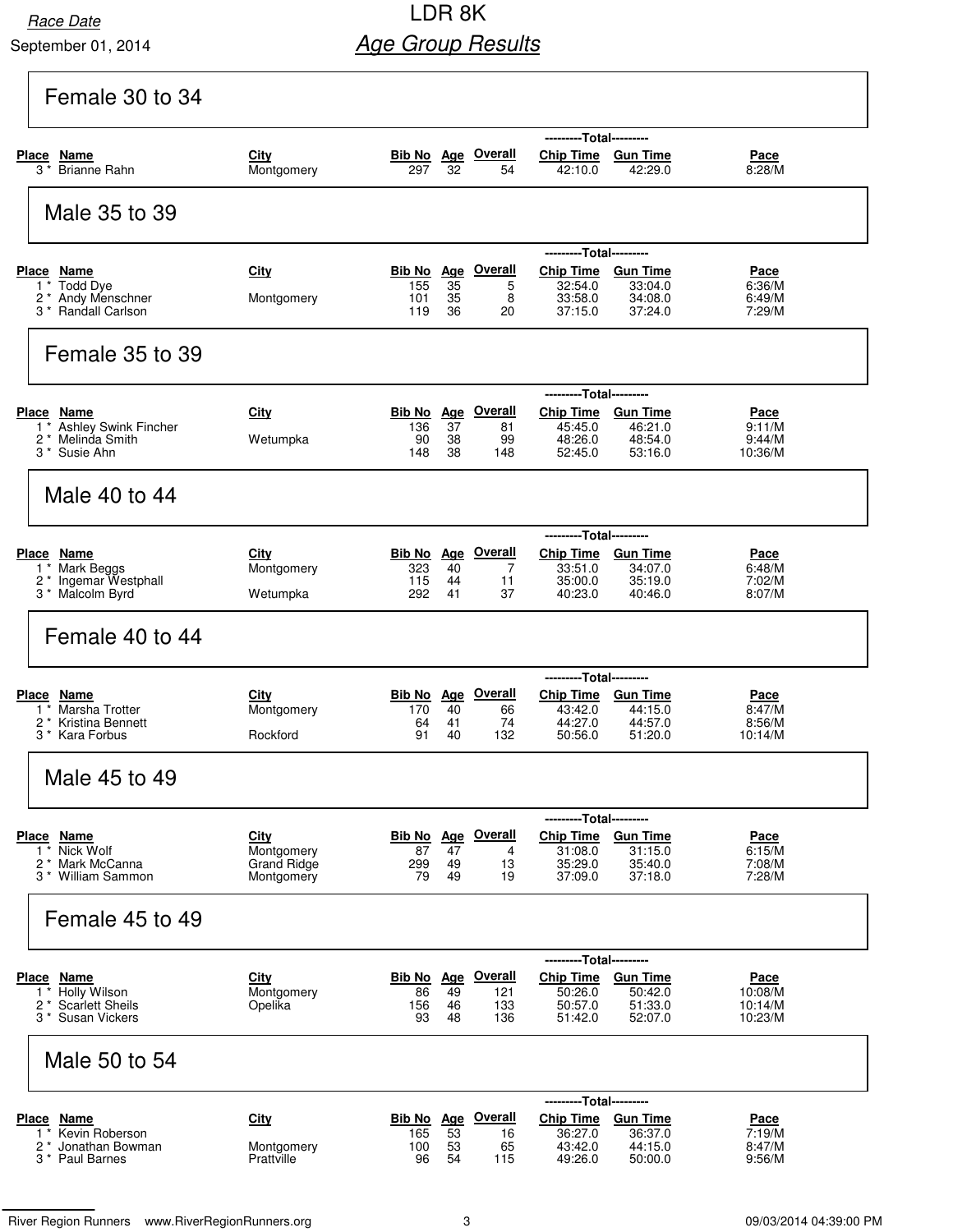### Race Date **Race Date Race Date Race Date Race Date Race Date Race Date Race Date Race Date Race Date Age Group Results**

### Female 50 to 54

|                                                   | ---------Total---------  |           |          |                           |                                               |                        |                    |  |  |  |  |
|---------------------------------------------------|--------------------------|-----------|----------|---------------------------|-----------------------------------------------|------------------------|--------------------|--|--|--|--|
| Place Name                                        | City                     |           |          | <b>Bib No</b> Age Overall | Chip Time Gun Time                            |                        | Pace               |  |  |  |  |
| Kathy Bond<br>1 *<br>2 * Lisa McKenzie            | Montgomery<br>Deatsville | 65<br>120 | 53<br>51 | 116<br>134                | 49:36.0<br>51:23.0                            | 50:03.0<br>51:41.0     | 9:58/M<br>10:19/M  |  |  |  |  |
| 3* Stacey Searcy                                  | Pike Road                | 125       | 51       | 146                       | 52:54.0                                       | 53:14.0                | 10:37/M            |  |  |  |  |
| Male 55 to 59                                     |                          |           |          |                           |                                               |                        |                    |  |  |  |  |
|                                                   |                          |           |          |                           |                                               |                        |                    |  |  |  |  |
| <b>Place Name</b>                                 | <b>City</b>              |           |          | Bib No Age Overall        | -----<br>Chip Time Gun Time                   | ---Total---------      | <u>Pace</u>        |  |  |  |  |
| Jeffrey Aiken<br>1 *                              |                          | 60        | 57       | 58                        | 42:53.0                                       | 43:01.0                | 8:37/M             |  |  |  |  |
| 2 * Howard Gill                                   |                          | 126       | 59       | 98                        | 48:04.0                                       | 48:31.0                | 9:39/M             |  |  |  |  |
| 3 * Jeff Shelley                                  | Montgomery               | 135       | 55       | 110                       | 48:56.0                                       | 49:15.0                | 9:50/M             |  |  |  |  |
| Female 55 to 59                                   |                          |           |          |                           |                                               |                        |                    |  |  |  |  |
|                                                   |                          |           |          |                           | ---------Total---------                       |                        |                    |  |  |  |  |
| Place Name                                        | <b>City</b>              |           |          | <b>Bib No</b> Age Overall | Chip Time Gun Time                            |                        | <u>Pace</u>        |  |  |  |  |
| Cindy Cobb<br>$1^*$<br>2 <sup>*</sup> Jean Forbus | Prattville<br>Montgomery | 67<br>69  | 57<br>55 | 56<br>88                  | 42:25.0<br>46:51.0                            | 42:40.0<br>47:06.0     | 8:31/M<br>9:24/M   |  |  |  |  |
| 3 * Kathleen Mahoney-Norris                       |                          | 76        | 59       | 131                       | 50:51.0                                       | 51:20.0                | 10:13/M            |  |  |  |  |
| Male 60 to 64                                     |                          |           |          |                           |                                               |                        |                    |  |  |  |  |
|                                                   |                          |           |          |                           | ---------Total---------                       |                        |                    |  |  |  |  |
| Place Name                                        | City                     | 72        |          | Bib No Age Overall        | Chip Time Gun Time                            |                        | Pace               |  |  |  |  |
| John Henfey, sr<br>1 *<br>2 * Bob Myer            |                          | 169       | 62<br>64 | 89<br>103                 | 46:48.0<br>48:25.0                            | 47:22.0<br>49:02.0     | 9:24/M<br>9:43/M   |  |  |  |  |
| 3 * Donald Causey                                 | Prattville               | 311       | 63       | 135                       | 51:35.0                                       | 51:47.0                | 10:21/M            |  |  |  |  |
| Female 60 to 64                                   |                          |           |          |                           |                                               |                        |                    |  |  |  |  |
|                                                   |                          |           |          |                           | ---------Total---------                       |                        |                    |  |  |  |  |
| Place<br>Name                                     | City                     |           |          | <b>Bib No</b> Age Overall | <b>Chip Time</b>                              | <b>Gun Time</b>        | <u>Pace</u>        |  |  |  |  |
| Diana Grant<br>$1 *$<br>2 <sup>*</sup> Jill Myer  | Niceville                | 70<br>168 | 61<br>64 | 182<br>186                | 1:00:28.0<br>1:04:45.0                        | 1:00:55.0<br>1:05:21.0 | 12:09/M<br>13:00/M |  |  |  |  |
| Female 65 to 69                                   |                          |           |          |                           |                                               |                        |                    |  |  |  |  |
|                                                   |                          |           |          |                           |                                               |                        |                    |  |  |  |  |
| Place Name                                        | <b>City</b>              |           |          | Bib No Age Overall        | ---------Total---------<br>Chip Time Gun Time |                        | Pace               |  |  |  |  |
| Carolyn Irwin<br>$1^*$                            | Prattville               | 73        | 65       | 158                       | 55:49.0                                       | 56:21.0                | 11:12/M            |  |  |  |  |
| 2 <sup>*</sup> Flo Sanderson                      |                          | 164       | 69       | 166                       | 56:32.0                                       | 57:01.0                | 11:21/M            |  |  |  |  |
| Male 70 and over                                  |                          |           |          |                           |                                               |                        |                    |  |  |  |  |
|                                                   |                          |           |          |                           | ------                                        | ---Total---------      |                    |  |  |  |  |
| Place Name                                        | <b>City</b>              |           |          | <b>Bib No</b> Age Overall | <b>Chip Time</b>                              | <b>Gun Time</b>        | <u>Pace</u>        |  |  |  |  |
| <b>Rick Stetson</b><br>1 *<br>2 * Wayne Hilgers   | Duxbury<br>Prattville    | 290<br>95 | 70<br>76 | 77<br>180                 | 45:58.0<br>59:24.0                            | 46:08.0<br>59:56.0     | 9:14/M<br>11:56/M  |  |  |  |  |
| 3 <sup>*</sup> Mike Novak                         | Prattville               | 77        | 74       | 185                       | 1:05:00.0                                     | 1:05:16.0              | 13:03/M            |  |  |  |  |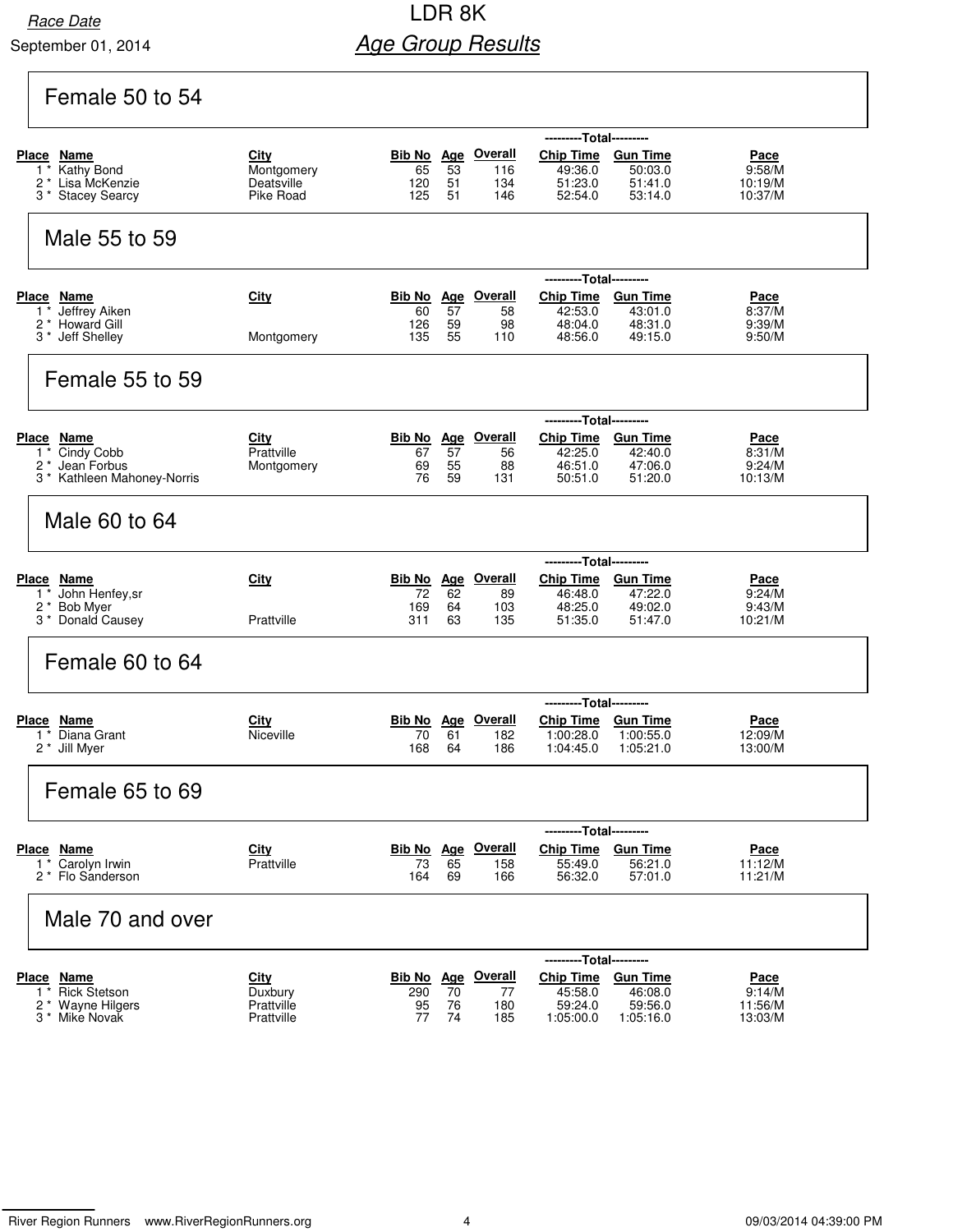# Race Date **Race Date Race Date Race Date Race Date Race Date Race Date Race Date Race Date Race Date Overall Finish List**

| <b>Place</b>         |               |            |    |      |                 | ----------Total---------- |                 |
|----------------------|---------------|------------|----|------|-----------------|---------------------------|-----------------|
| Name<br>Overall      | City          | Bib No Age |    | Gend | <b>AG Place</b> | <b>Chip Time</b>          | <b>Gun Time</b> |
| 1 John Porter        | Montgomery AL | 324        | 47 | м    | 1 OA            | 15:52.0                   | 15:53.0         |
| 2 Benjamin Kruggel   |               | 264        | 43 | м    | 1 40-44         | 16:28.0                   | 16:31.0         |
| 3 Jack Bryson        | Deatsville AL | 127        | 9  | м    | $1 1 - 14$      | 17:03.0                   | 17:07.0         |
| 4 Gregory Hartley    | Greenville AL | 266        | 56 | М    | 1 55-59         | 17:06.0                   | 17:07.0         |
| 5 Kayley Key         | Wetumpka AL   | 322        | 11 | F    | 1 OA            | 17:47.0                   | 17:50.0         |
| 6 Robert Lee         | Montgomery AL | 253        | 68 | м    | 1 65-69         | 17:52.0                   | 17:54.0         |
| 7 Mary Evelyn Baxter |               | 263        | 35 | F    | 1 35-39         | 18:22.0                   | 18:27.0         |
| 8 Lillie Preston     |               | 258        | 61 | F    | 1 60-64         | 19:47.0                   | 19:49.0         |
| 9 Emily Suddath      |               | 270        | 27 | F    | 1 25-29         | 20:50.0                   | 20:56.0         |
| 10 Woody Woodham     | Montgomery AL | 98         | 71 | м    | 1 70-99         | 21:24.0                   | 21:26.0         |
| 11 Mike Kruggel      |               | 265        | 17 | м    | 1 15-19         | 23:10.0                   | 23:14.0         |
| 12 Jimmy Williams    |               | 110        | 71 | м    | 2 70-99         | 23:12.0                   | 23:15.0         |
| 13 Nancy Hartley     | Greenville AL | 267        | 48 | F    | 1 45-49         | 25:18.0                   | 25:24.0         |
| 14 Mary Battaglia    | Montgomery AL | 289        | 61 | F    | 2 60-64         | 25:39.0                   | 25:41.0         |
| 15 Sabrina MacKsoud  | Montgomery AL | 255        | 58 | F    | 1 55-59         | 30:36.0                   | 30:39.0         |
|                      |               |            |    |      |                 |                           |                 |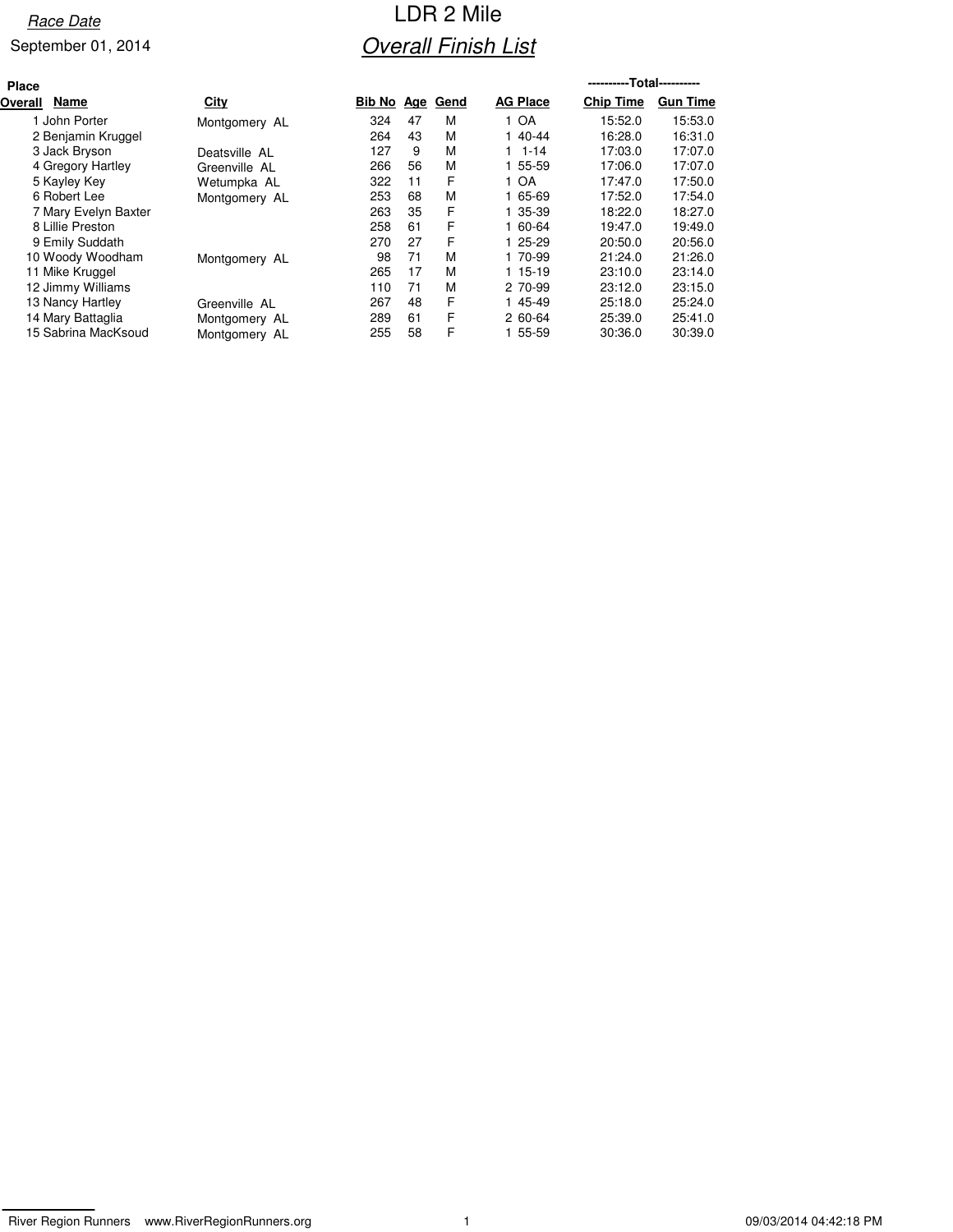## Race Date **Race Date Race Date Race Date Race Date Race Date Race Date Race Date Race Date Race Date Age Group Results**

# Male Overall Winners

|                         |                               |                    |                                  |    |                | ---------Total---------     |                            |                       |
|-------------------------|-------------------------------|--------------------|----------------------------------|----|----------------|-----------------------------|----------------------------|-----------------------|
| <b>Place</b>            | Name<br>John Porter           | City<br>Montgomery | Bib No Age<br>324                | 47 | <u>Overall</u> | <b>Chip Time</b><br>15:52.0 | <b>Gun Time</b><br>15:53.0 | <u>Pace</u><br>7:56/M |
|                         | <b>Female Overall Winners</b> |                    |                                  |    |                |                             |                            |                       |
| ---------Total--------- |                               |                    |                                  |    |                |                             |                            |                       |
| <b>Place</b>            | Name<br>Kayley Key            | City<br>Wetumpka   | <b>Bib No Age Overall</b><br>322 | 11 | 5              | <b>Chip Time</b><br>17:47.0 | <b>Gun Time</b><br>17:50.0 | <u>Pace</u><br>8:54/M |

River Region Runners www.RiverRegionRunners.org 1 09/03/2014 04:41:47 PM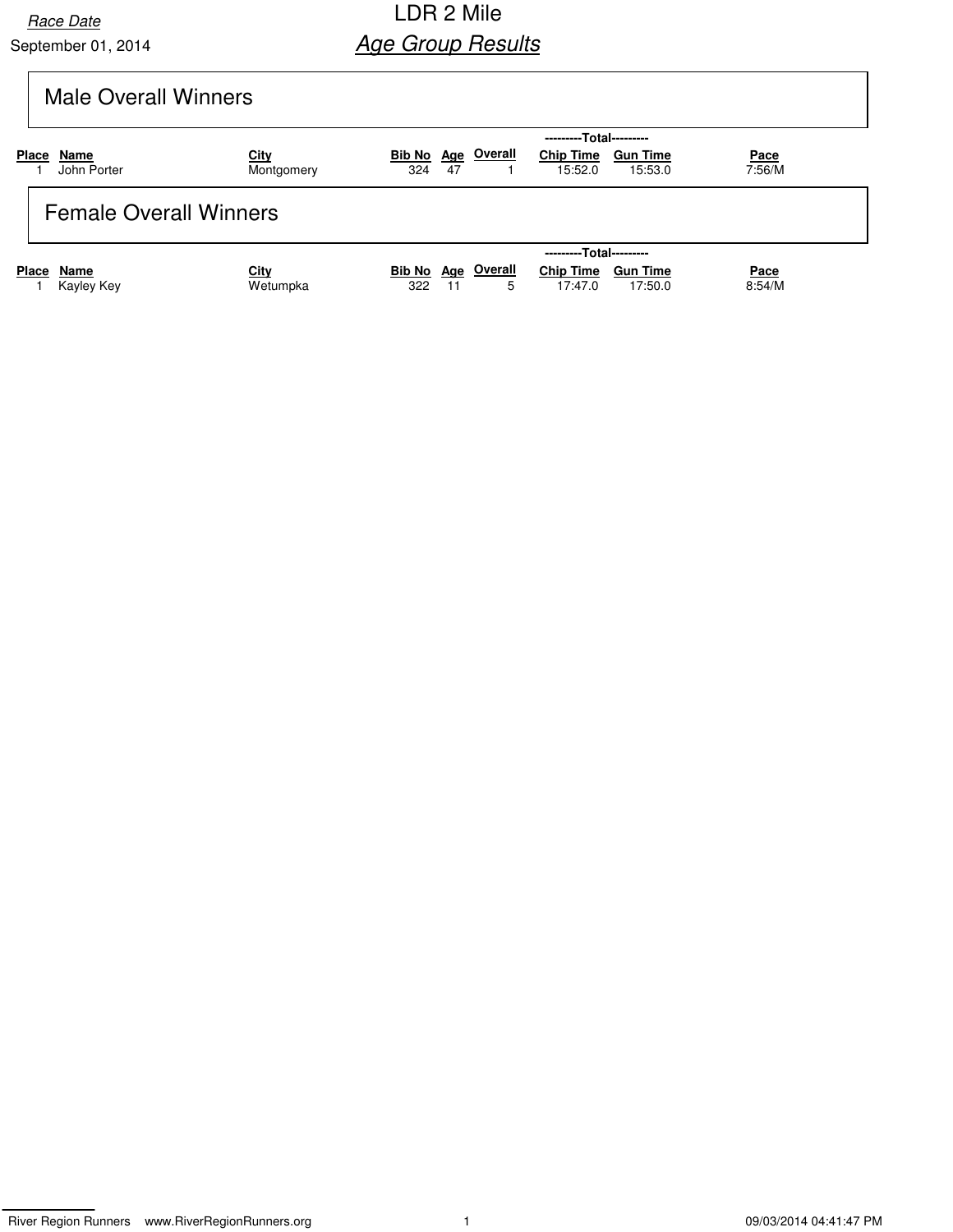## Race Date **Race Date Race Date Race Date Race Date Race Date Race Date Race Date Race Date Race Date Age Group Results**

| Male 14 and Under                               |                           |                                                                                                                                                              |
|-------------------------------------------------|---------------------------|--------------------------------------------------------------------------------------------------------------------------------------------------------------|
| Place Name<br>Jack Bryson<br>$1^*$              | <b>City</b><br>Deatsville | ---------Total---------<br>Chip Time Gun Time<br><b>Bib No Age Overall</b><br><u>Pace</u><br>127<br>9<br>17:07.0<br>8:32/M<br>3<br>17:03.0                   |
| Male 15 to 19                                   |                           |                                                                                                                                                              |
| Place Name<br>1 <sup>*</sup> Mike Kruggel       | City                      | ---------Total---------<br><b>Bib No</b> Age Overall<br>Chip Time Gun Time<br><u>Pace</u><br>265<br>17<br>11<br>23:10.0<br>23:14.0<br>11:35/M                |
| Female 25 to 29                                 |                           |                                                                                                                                                              |
| Place Name<br>1 <sup>*</sup> Emily Suddath      | <b>City</b>               | ---------Total---------<br><b>Bib No Age Overall</b><br>Chip Time Gun Time<br><u>Pace</u><br>27<br>20:56.0<br>10:25/M<br>270<br>9<br>20:50.0                 |
| Female 35 to 39                                 |                           |                                                                                                                                                              |
| Place Name<br>1 <sup>*</sup> Mary Evelyn Baxter | City                      | ---------Total---------<br><b>Bib No Age Overall</b><br>Chip Time Gun Time<br><u>Pace</u><br>9:11/M<br>263<br>35<br>7<br>18:22.0<br>18:27.0                  |
| Male 40 to 44                                   |                           |                                                                                                                                                              |
| Place Name<br>1 <sup>*</sup> Benjamin Kruggel   | City                      | ---------Total---------<br><b>Bib No Age Overall</b><br>Chip Time Gun Time<br><u>Pace</u><br>43<br>$\overline{2}$<br>16:28.0<br>16:31.0<br>8:14/M<br>264     |
| Female 45 to 49                                 |                           |                                                                                                                                                              |
| Place<br><b>Name</b><br>1 * Nancy Hartley       | City<br>Greenville        | ---------Total---------<br><b>Overall</b><br>Chip Time Gun Time<br>Bib No Age<br><u>Pace</u><br>25:18.0<br>267<br>48<br>13<br>25:24.0<br>12:39/M             |
| Male 55 to 59                                   |                           |                                                                                                                                                              |
| Place Name<br>1 * Gregory Hartley               | <b>City</b><br>Greenville | ---Total---------<br><b>Bib No Age Overall</b><br><b>Chip Time</b><br><b>Gun Time</b><br><u>Pace</u><br>56<br>17:06.0<br>17:07.0<br>8:33/M<br>266<br>4       |
| Female 55 to 59                                 |                           |                                                                                                                                                              |
| Place Name<br>1 * Sabrina MacKsoud              | City<br>Montgomery        | ---------Total---------<br><b>Bib No</b> Age Overall<br>Chip Time Gun Time<br><u>Pace</u><br>255<br>58<br>30:36.0<br>30:39.0<br>15:18/M<br>15                |
| Female 60 to 64                                 |                           |                                                                                                                                                              |
| <u>Place Name</u><br>1 * Lillie Preston         | <b>City</b>               | ---------Total---------<br><b>Bib No</b> Age Overall<br><b>Chip Time</b><br><b>Gun Time</b><br><u>Pace</u><br>258<br>61<br>19:47.0<br>19:49.0<br>9:54/M<br>8 |